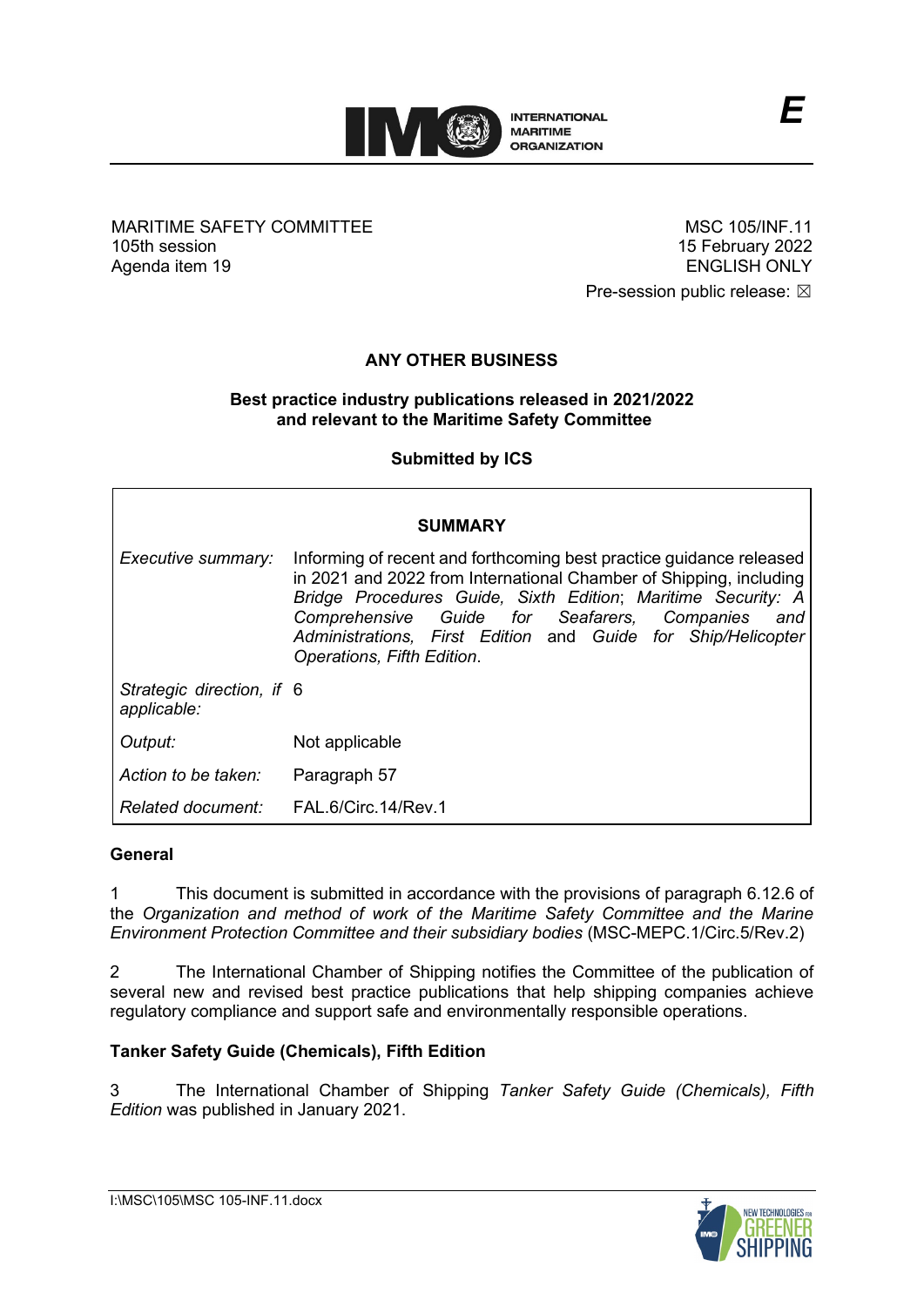4 The *Tanker Safety Guide (Chemicals)* is the standard reference work for chemical tankers. The Guide provides chemical tanker operators and crew with up-to-date best practice guidance for safe and pollution-free operations on ships regulated under MARPOL Annex II (Regulations for the Prevention of Pollution by Noxious Liquid Substances). This includes oil tankers operating in accordance with Annex II when they are carrying chemical cargoes.

- 5 New in the fifth edition:
	- .1 expanded guidance on key safety issues including enclosed space entry, risk assessments and PPE;
	- .2 new and improved ship/shore safety checklists, to help ship and terminal crew complete important safety checks efficiently; and
	- .3 aligned with *ISGOTT: International Safety Guide for Oil Tankers and Terminals, Sixth Edition*.

6 The Guide should be carried on all chemical tankers and should be readily accessible by anyone involved in the carriage of chemicals on ships, including ship operators, cargo interests, training institutes and terminal operators.

7 The fifth edition replaced the ICS *Tanker Safety Guide (Chemicals), Fourth Edition* (2014), which has now been withdrawn.

8 The Guide is referenced in FAL 6/Circ.14/Rev.1.

### **Maritime Security: A Comprehensive Guide for Seafarers, Companies and Administrations, First Edition**

9 The International Chamber of Shipping *Maritime Security: A Comprehensive Guide for Seafarers, Companies and Administrations, First Edition* was published in April 2021.

10 Maritime security is a principal concern for the shipping industry and security threats present severe challenges to the entire global supply chain. In the years since SOLAS and the ISPS Code set out a dedicated statutory framework for the issue, a new security culture has emerged in the industry, leading to increased understanding of the subject and the development of best practices to mitigate specific threats. However, these threats continually evolve and constant vigilance is required.

11 This book provides a comprehensive guide to maritime security. It sets out the security threats faced by the shipping industry today, the statutory requirements that ships, shipping companies and port facilities must meet, and provides guidance on how to conduct thorough threat and risk assessments for a voyage. A model ship security plan is also provided along with guidance on how to complete it in accordance with statutory requirements.

12 It is particularly useful to ship and terminal operators, seafarers and administrations, but provides a useful entry point to the subject for anyone with an interest in maintaining the security of global trade.

13 This first edition title replaced two previous ICS publications which have now been withdrawn: *Maritime Security: Guidance for Ship Operators on the International Maritime Organization (IMO) International Ship and Port Facility Security (ISPS) Code* (2003) and *Model Ship Security Plan* (2003).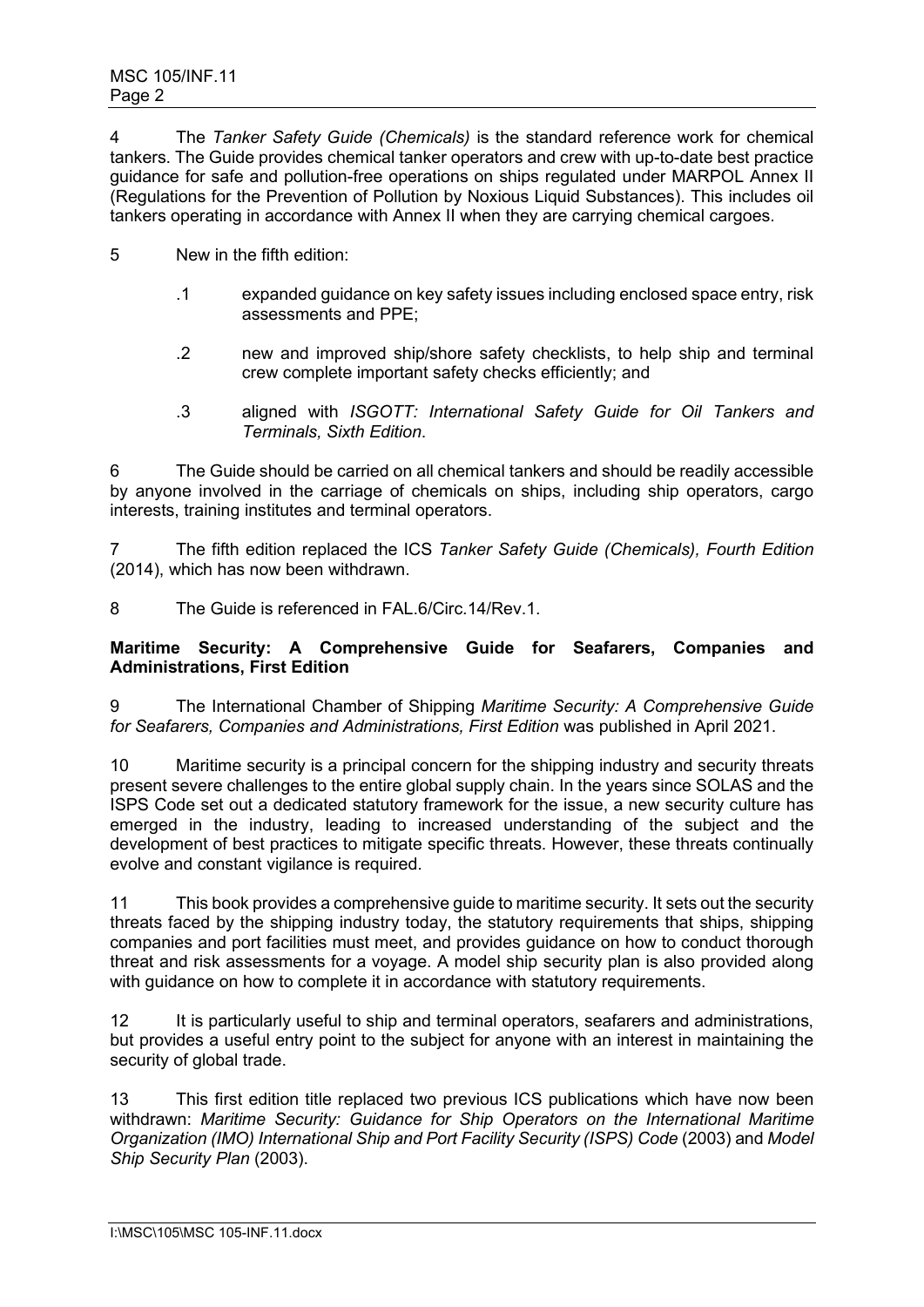#### **Drug Trafficking and Drug Abuse on Board Ship: Guidelines for Owners and Masters on Preparation, Prevention, Protection and Response, Sixth Edition**

14 The International Chamber of Shipping and Witherbys joint publication *Drug Trafficking and Drug Abuse On Board Ship: Guidelines for Owners and Masters on Preparation, Prevention, Protection and Response, Sixth Edition* was published in April 2021.

15 This publication provides guidance on how to combat drug trafficking at sea and to recognize the signs of drug use and dependence among crew members.

16 Considered the leading industry publication on the topic, this sixth edition has been fully updated by industry experts to assist shipping companies, Masters and officers, to help prepare, prevent, protect and know how to respond when faced with drug trafficking and drug abuse at sea.

17 Drug trafficking is undertaken by sea because of the opportunities presented for high volume movements from producing to consuming countries. Commercial shipping, unfortunately, can unwittingly play a significant part in the transportation of illicit drugs to the places where they are consumed. The shipping industry therefore shares a collective responsibility to assist in combatting this illegal traffic. This requires shipping companies, and ships' crews, to be constantly aware of the possibility that ships, and the cargo they carry, may be used as a cover for drug smuggling.

18 Drug abuse also presents a serious threat to ships' crews, compounded by the direct connection between intravenous drug use and its associated health risks. It also exposes crews to the wider consequences of being associated with serious criminal activity, a particular danger in those parts of the world where the strict rule of law cannot be taken for granted or where the death penalty for drug trafficking still applies.

19 The guidance contained in this publication demonstrates how to protect the ship and the crew and reduce the risk of drug trafficking occurring on board.

20 The sixth edition replaced the *Drug Trafficking and Drug Abuse on Board Ship*, *Fifth Edition* (2019), which has now been withdrawn.

## **Guide to Helicopter/Ship Operations, Fifth Edition**

21 The International Chamber of Shipping *Guide to Helicopter/Ship Operations, Fifth Edition* was published in May 2021.

22 The *Guide to Helicopter/Ship Operations* is the industry standard best practice guide for shipping companies, ships' crew and helicopter operators. Written for both those in the air and those at sea, this important interface document helps all those involved in helicopter/ship operations become familiar with the important technical aspects of these complex operations.

23 The fifth edition provides the latest guidance on standardised procedures and facilities for helicopter/ship operations worldwide, and encourages safe and efficient performance in the field. The Guide has been fully updated to reflect the most up-to-date advice from industry experts in both the maritime and aviation sectors.

24 For ships to which the International Safety Management (ISM) Code applies, this Guide may also help in developing shipboard operating procedures and requirements for the various helicopter operations that may be undertaken on board.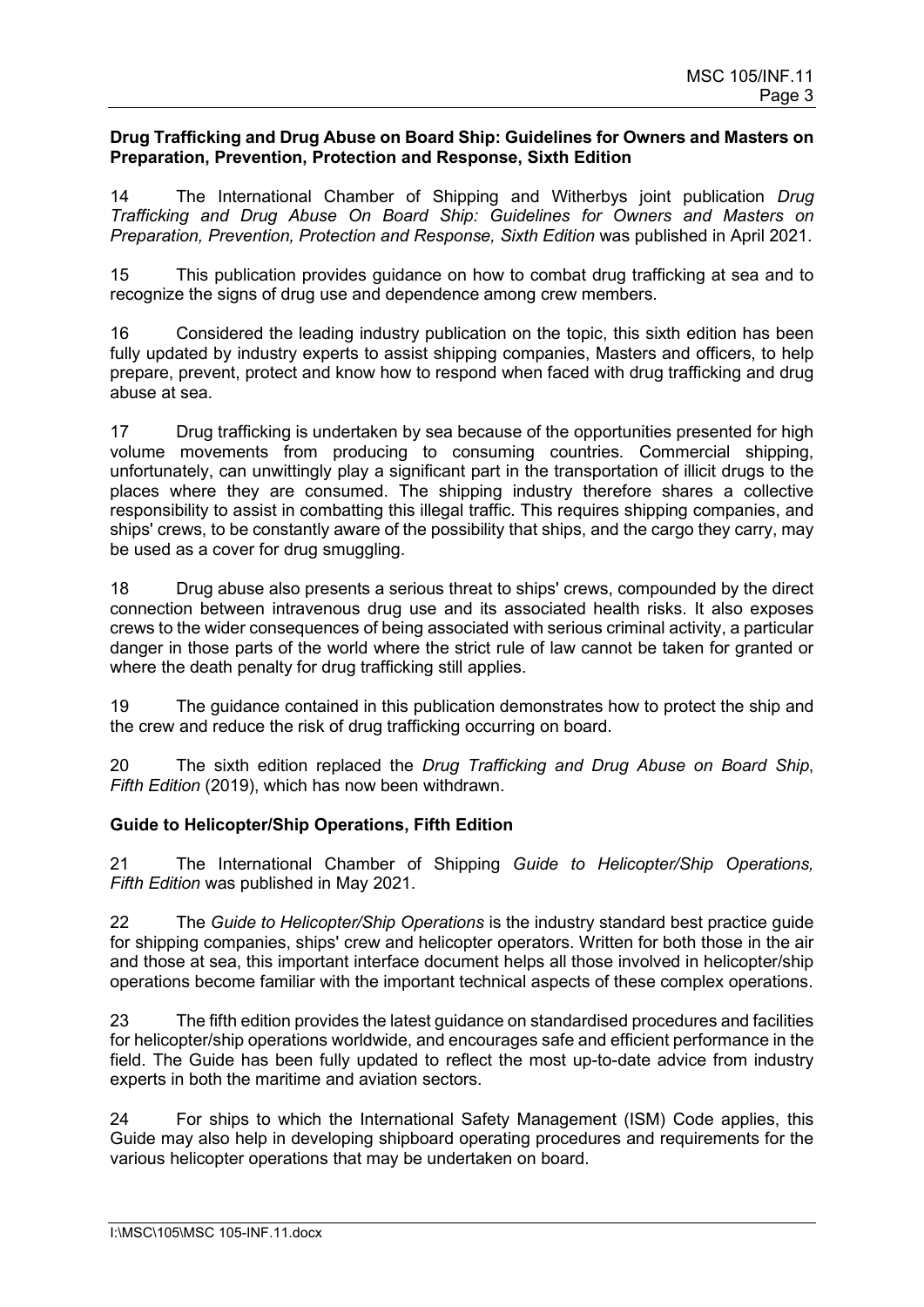25 New in the fifth edition:

- .1 updated guidance on transferring marine pilots directly to the bridge wing by winch, including associated risk assessments;
- .2 a detailed list of abbreviations and definitions from the maritime and aviation industry;
- .3 expanded information on the requirements specific to different ship types; and
- .4 revised layout and checklists to better reflect human factors.

26 The Guide should be carried on board every ship and should be accessible to ships' Masters, officers and crew, helicopter pilots and operators.

27 The fifth edition replaced the *Guide to Helicopter/Ship Operations, Fourth Edition*  (2008), which has now been withdrawn.

28 The publication is referenced in FAL.6/Circ.14/Rev.1.

### **Training Record Book for Ships' Cooks, First Edition**

29 The International Chamber of Shipping *Training Record Book for Ships' Cooks* was published in May 2021.

30 The Record Book is based on the International Labour Organization (ILO) *Guidelines on the training of ships' cooks*, which implements the Maritime Labour Convention, 2006 (MLC) Regulation 3.2.

31 Covering both practical and safety skills, the Record Book can be used by an individual to demonstrate that they have followed a structured training programme and understand the core competencies required to safely prepare nutritious and appropriate food during a voyage.

32 It is designed to be used by those training as ships' cooks as well as those whose duties are to assist in the galley area, either to cover for the ship's cook when they are on a rest day or to work on a ship which, by virtue of the size of the crew or the trading pattern, may not be required by the competent authority to carry a fully qualified cook.

## **Cyber Security Workbook for On Board Ship Use, Third Edition**

33 The BIMCO, International Chamber of Shipping and Witherbys joint publication *Cyber Security Workbook for On Board Ship Use, Third Edition* was published in October 2021.

34 Internet connectivity on board has become common and ship's systems are increasingly digitised and integrated. With this growing level of connection, comes greater risk. Ships are now a common target for hackers worldwide and it has become crucial that the entire crew has an understanding of how and when cyber attacks can occur.

35 Using detailed, step by step checklists, *Cyber Security Workbook for On Board Ship Use* provides a ship's crew with the practical skills to identify cyber risks and to protect vulnerable on board systems. It also gives guidance on how best to detect, respond and recover in the event of a cyber attack.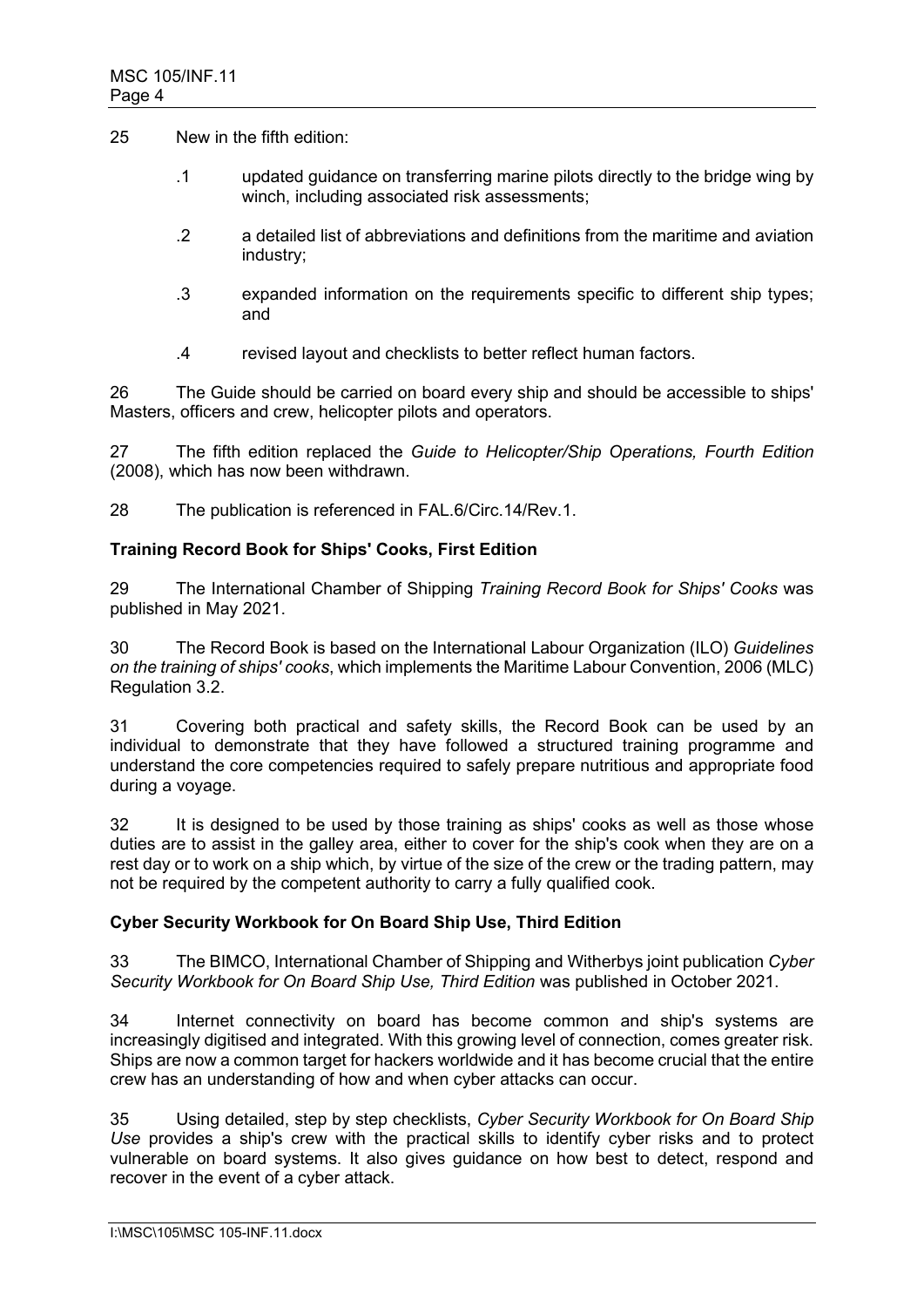36 The third edition replaced the *Cyber Security Workbook for On Board Ship Use, Second Edition* (2020), which has now been withdrawn.

### **Seafarer Workforce Report, 2021 Edition**

37 The BIMCO and International Chamber of Shipping joint publication *Seafarer Workforce Report 2021* was published in July 2021.

38 Prepared by BIMCO and ICS, this comprehensive report details the global seafarer workforce supply and demand situation. With contributions from national maritime administrations, shipping companies, maritime education and training institutions and industry experts, this report is an essential tool for those tasked with developing crewing and training strategies.

39 The 2021 edition contains:

- .1 detailed estimates of the current supply and demand for seafarers for the world fleet, including country-specific figures;
- .2 details of the demographic composition of the supply of seafarers;
- .3 forward projections for the likely supply and demand situations over the next five years; and
- .4 identification of various maritime training, recruitment and retention trends and their potential consequences.

40 The 2021 edition replaced the ICS/BIMCO *Manpower Report, 2015* edition, which has now been withdrawn.

### **Bridge Procedures Guide, Sixth Edition**

41 The International Chamber of Shipping *Bridge Procedures Guide, Sixth Edition* was published in January 2022.

42 For over 40 years, the *Bridge Procedures Guide* has reflected and defined current best practice on the bridges of merchant ships operating in all sectors and trades. Now in its sixth edition, it is widely acknowledged as the leading industry guidance on safe bridge procedures.

43 Regularly used by masters, watchkeeping officers, shipping companies, training institutions and accident investigators worldwide, the Guide continues to be an essential tool for those in charge of a navigational watch.

44 Thoroughly revised and updated, the new edition provides clear guidance on best practice approaches to watchkeeping that make safe and effective use of modern technology, and embrace internationally agreed standards and recommendations adopted by the IMO.

45 New in the sixth edition:

- .1 increased guidance on non-navigational procedures;
- .2 new sections on the human element, Electronic Chart Display and Information System (ECDIS) safety settings, category zone of confidence (CATZOC), weather routeing, communications with the engine control room, cargo operations, risk assessments and permits to work, ship stability, ballast water management, errors associated with Global Navigation Satellite System (GNSS), and characteristics of radar;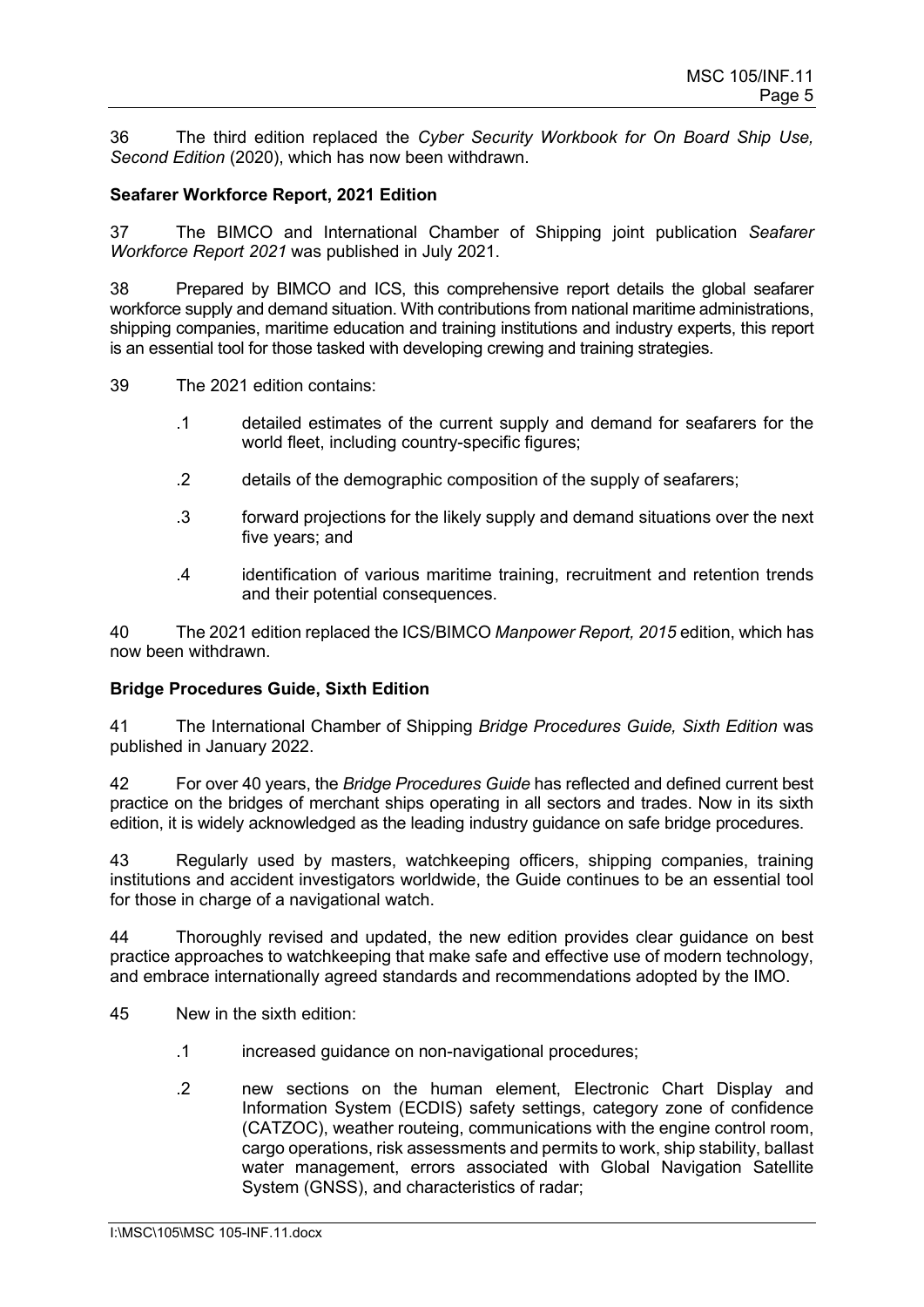- .3 more visual aids to improve understanding and support on board training; and
- .4 simplified language to reflect current best practice in writing guidelines and checklists.

46 It is strongly recommended that a copy of the sixth edition is carried on board every ship, and that copies are held within shipping company technical departments.

47 The sixth edition replaced the *Bridge Procedures Guide, Fifth Edition* (2016), which has now been withdrawn.

48 The publication is referenced in FAL.6/Circ.14/Rev.1.

### **On Board Training Record Book for Electro-Technical Officers (ETO Cadets), First Edition**

49 The International Chamber of Shipping *On Board Training Record Book for Electro-Technical Officers (ETO Cadets)* will be published in April 2022.

50 The *On Board Training Record Book for Electro-Technical Officers (ETO Cadets)* helps shipowners and managers ensure compliance with international regulations and helps ETO cadets understand the training required to develop their skills and competencies. It can also be used by training academies, administrations and insurers as a universal and standard approach to tracking ETO cadet training and career development.

51 Taking into account the competences for ETOs established in the IMO STCW Convention, specifically those in section A-III/6 of the STCW Code, the training tasks included have been developed to ensure that cadets make the best use of their seagoing service by highlighting their strengths and identifying areas for further training.

52 The Record Book can be used by trainees to provide documentary evidence to government appointed assessors of having completed a structured training programme in accordance with STCW 2010, helps supervising officers make an objective evaluation of whether cadets are competent, and provides employers with the confidence that cadets are developing the correct knowledge needed to be successful in the role.

53 The IMO STCW Convention requires that a cadet's seagoing service must be properly structured and recorded in a training record book approved by the maritime administration responsible for issuing certificates of competence and specifically refers to the ISF (now ICS) On Board Training Record Books as an example of such documentation.

### **Forthcoming in 2022**

54 The International Chamber of Shipping will also release the following titles in 2022 and will share more details at future MSC sessions and relevant IMO committees:

- .1 International Medical Guide for Seafarers and Fishers;<br>.2 Diversity and Inclusion Toolkit:
- Diversity and Inclusion Toolkit:
- .3 Shipping and the Environment; and
- .4 Greenhouse Gas Guide.